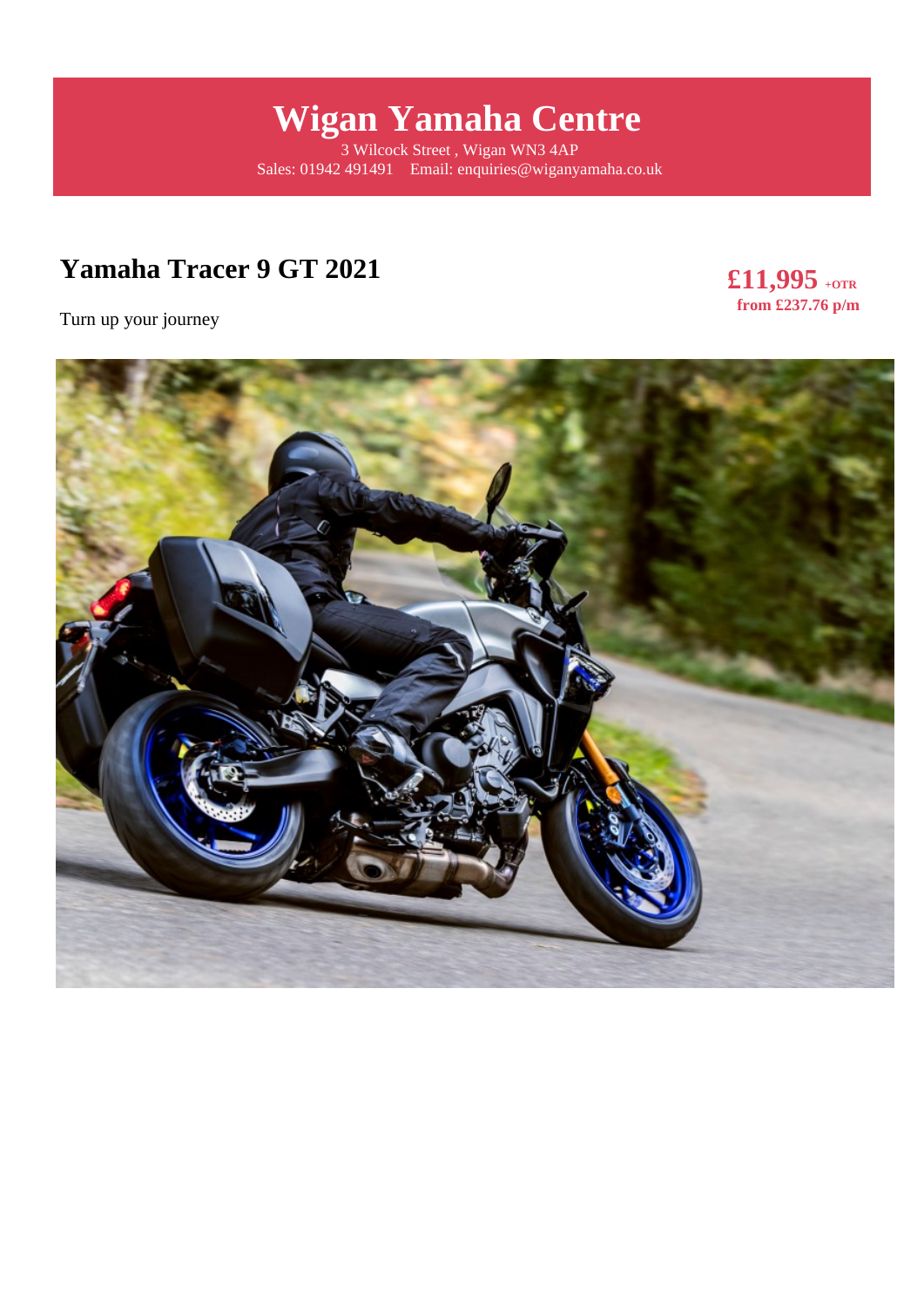Sport Touring never felt this good. With an exclusive specification that includes electronic semi-active suspension that constantly adjusts front and rear damping force to give you the smoothest and most secure ride – whatever the load or speed – the TRACER 9 GT is engineered to deliver the highest levels of dynamic touring comfort. Hard side cases capable of carrying a full-face helmet and featuring colour coordinated panels are fitted as standard. You can also fit an optional top case if you need extra space – and the fully-floating luggage carrier system gives a natural riding feeling even when fully loaded. Forconfident night-time riding the TRACER 9 GT comes fitted with LED cornering lights that get brighter asyou lean further – while 10-stage adjustable grip heaters keep your hands warm whatever the weather. Andfor ultimate sports versatility this high-tech performance bike comes with up and down QSS for smootherand faster gear shifting.

### **Engine**

**ENGINE TYPE** Liquid-cooled, 4-stroke, 4-valves, 3-cylinder, DOHC

**DISPLACEMENT** 890cc

**BORE X STROKE**

78 x 62.1 mm

**COMPRESSION RATION**  $11.5:1$ 

**RATED OUTPUT** 87.5 kW (119 PS) @ 10,000 rpm

**MAX. TORQUE** 93.0 Nm (9.5 kg-m) @ 7,000 rpm

**LUBRICATION** Wet sump

**FUEL SUPPL** Fuel Injection

#### **CERTIFICATION** Euro 5 **IGNITION TCI**

**CLUTCH** Wet, Multiple Disc **STARTING** Electric

**GEARBOX** 6 Speed

**FINAL DRIVE** Chain

#### **Chassis**

| <b>FRAME</b>                               | <b>REAR SUSPENSION</b>                            | <b>REAR TYRE</b>                 |
|--------------------------------------------|---------------------------------------------------|----------------------------------|
| Diamond                                    | Swingarm                                          | 180/55Z R17 M/C (73W) (Tubeless) |
| <b>FRONT SUSPENSION</b><br>Telescopic fork | <b>REAR SUSPENSION STROKE</b><br>$137 \text{ mm}$ |                                  |
| <b>FRONT SUSPENSION STROKE</b>             | <b>REAR BRAKE</b>                                 |                                  |
| $130 \text{ mm}$                           | Hydraulic single disc, $\varnothing$ 245mm        |                                  |
|                                            | -------------                                     |                                  |

**FRONT BRAKE** Hydraulic dual disc, Ø 298mm

**FRONT TYRE** 120/70Z R17 M/C (58W) (Tubeless)

#### **Dimension**

| <b>LENGTH</b>           | <b>UNLADEN WEIGHT</b> |
|-------------------------|-----------------------|
| $2,175$ mm              | $220 \text{ kg}$      |
| <b>WIDTH</b>            | USABABLE TANK VOLUME  |
| 885 mm                  | 19 L                  |
| <b>HEIGHT</b>           | WHEELBASE             |
| $1,430$ mm - $1,470$ mm | 1.500 mm              |

**GROUND CLEARANCE** 135 mm **SEAT HEIGHT** 810 mm - 825 mm